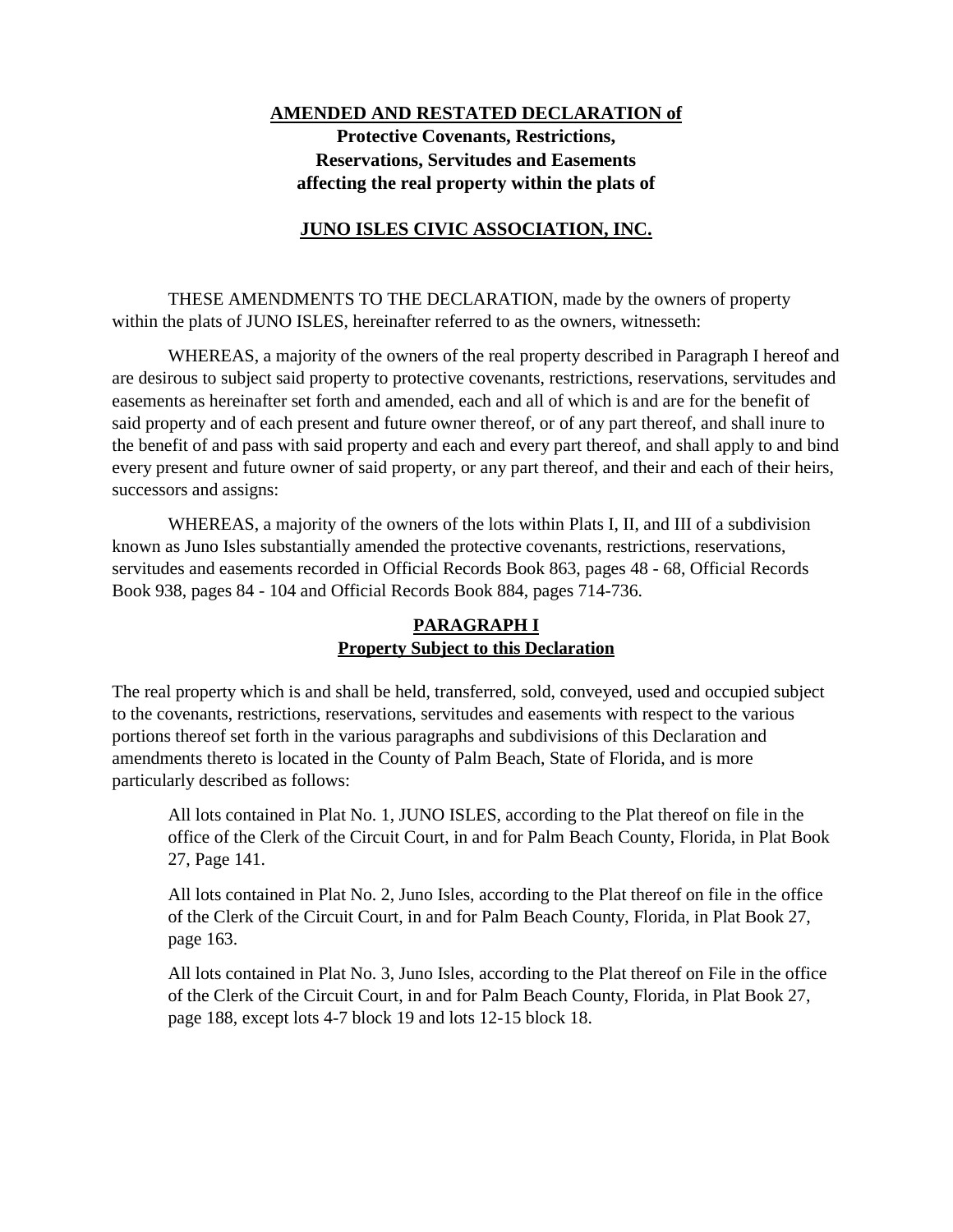### **EXHIBIT "1" PARAGRAPH II General Purpose of Covenants**

The real property described in Paragraph I hereof is subject to the covenants, restrictions, reservations, servitudes and easements hereby declared to insure the best and most appropriate development and improvement of each lot thereof; to protect the owners of lots against such improper use of surrounding lots as will depreciate the value of their property; to preserve, so far as practicable, the natural beauty of said property; to guard against the erection thereon of poorly designed or proportioned structures and structures built of improper or unsuitable materials, to obtain harmonious architectural schemes; to insure the highest and best development of said property; to encourage and secure the erection of attractive homes thereon, with appropriate locations thereof on lots; to prevent haphazard and inharmonious improvements of lots; to secure and maintain proper setbacks from streets and adequate free spaces between structures; and, in general, to provide adequately for a high type and quality of improvement in said property, and thereby enhance the value of investments made by purchasers of lots therein.

# **PARAGRAPH III Definition of Terms**

1. DWELLING HOUSE, BUILDING, OUTBUILDING. The words "Dwelling House," "Building" and "Outbuilding" wherever used in this Declaration shall be deemed and construed to include both the main portion of such structure and all projections therefrom, such as bay, bow or oriel windows, exterior chimneys, porches, stoops, porticos, and the like, including any garages incorporated in or forming a part thereof, but shall not include the unsupported eaves of such structures.

2. LOT AND BLOCK. The words "Lot" and "Block" wherever used in this Declaration mean and refer to one of the numbered lots or blocks of land described in Paragraph I hereof, as shown on the plat hereinabove referred to. The numbers following the words "Lot" or "Block" refer to the particular lot or lots, block or blocks so numbered on the aforesaid plat.

3. SAID PLAT. The words "Said Plat" wherever used in this Declaration mean and refer to the Plat referred to in Paragraph I hereof.

4. SAID PROPERTY. The words "Said Property" wherever used in this Declaration mean and refer to the property described in the aforesaid Paragraph I hereof.

5. SETBACK. The term "Setback" wherever used in this Declaration means the distance between dwelling houses or other structures referred to and the street or side or rear lines of the particular lot.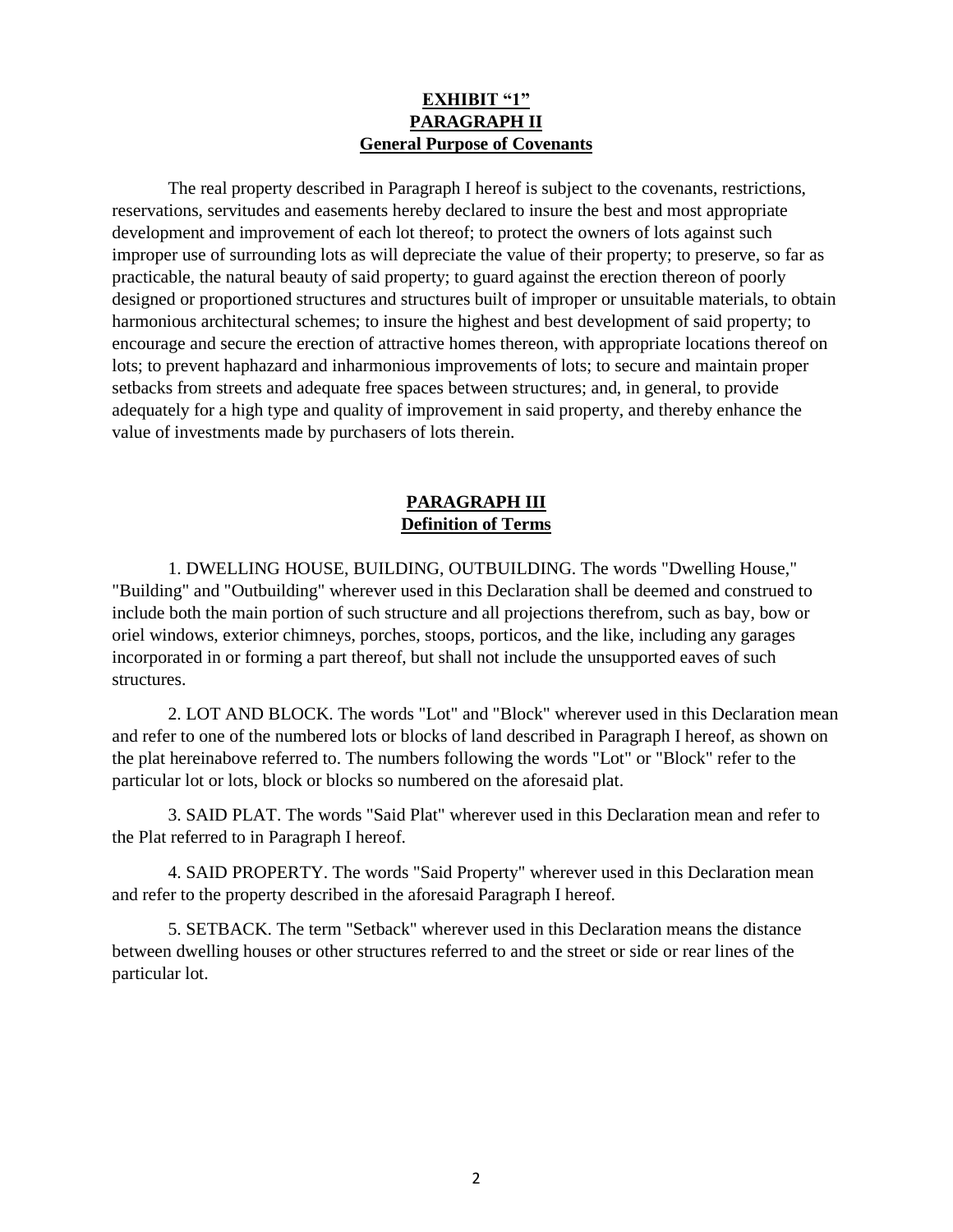6. STREET. The term "Street" wherever used in this Declaration means and refers to any street, highway, or other thoroughfare shown on said Plat, or contiguous to the real property designated on said plat, whether designated thereon as street, avenue, boulevard, drive, place, court, road, terrace, way, circle, lane, walk, path or otherwise.

7. OWNER - shall mean the person or persons or legal entity or entities holding fee simple interests of record to any lots situated on the Properties described in PARAGRAPH I.

8. ASSOCIATION - shall mean and refer to Juno Isles Civic Association, Inc., a Florida corporation, not for profit, its successors and assigns.

9. APPLICABLE LAW. The applicable law for the Association is Section 720, Florida Statutes (The Homeowners' Association Act), as amended from time to time.

#### **PARAGRAPH IV Uses Prohibited and Permitted**

1. Said property shall not be used, nor shall any portion thereof be used for any purpose other than residential purposes.

(a) Rentals - Rentals for periods of less than 30 consecutive days shall not be permitted. The total number of residents permitted in a rented home shall be governed by the Palm Beach County single family residence occupancy limits currently in effect and as amended from time to time.

2. No building, other than a detached single family dwelling house and appurtenant outbuilding, including garages for private use, shall be erected, constructed or maintained on said property, nor shall any building constructed or erected on said property be used for any purpose other than a private dwelling house or appurtenant outbuilding, including garage for private use.

3. No dwelling house more than two stories in height and no appurtenant outbuilding more than one story in height shall be erected, constructed or maintained on said property. Any attachment or additions to a dwelling house or appurtenant outbuilding must share a load bearing wall with the dwelling house or appurtenant outbuilding being modified and the addition must have architectural and aesthetic continuity. The attachment or addition to any dwelling house or appurtenant outbuilding must also meet all other architectural guidelines required by the covenants.

4. For the purposes of this Declaration, a private garage for the use of the owners or occupants of the lot upon which said garage is erected shall be deemed an outbuilding, and may be erected and constructed on such lot. A private garage may be incorporated in and made a part of such private dwelling house as is permitted by this Declaration to be erected on the lot. No garage larger than reasonably necessary to accommodate three (3) cars shall be erected, constructed or maintained on said property, or any part thereof.

5. When the construction of any building on any lot is begun, work thereon must be prosecuted diligently and it must be completed within a reasonable time. No building shall be occupied during construction, or until made to comply with all requirements of said Declaration.

6. No outbuilding, garage, shed, tent, trailer or temporary building of any kind shall be erected, constructed, permitted or maintained on any lot prior to commencement of the erection of such dwelling house, as is permitted hereby, and no outbuilding, garage, shed, tent, trailer, basement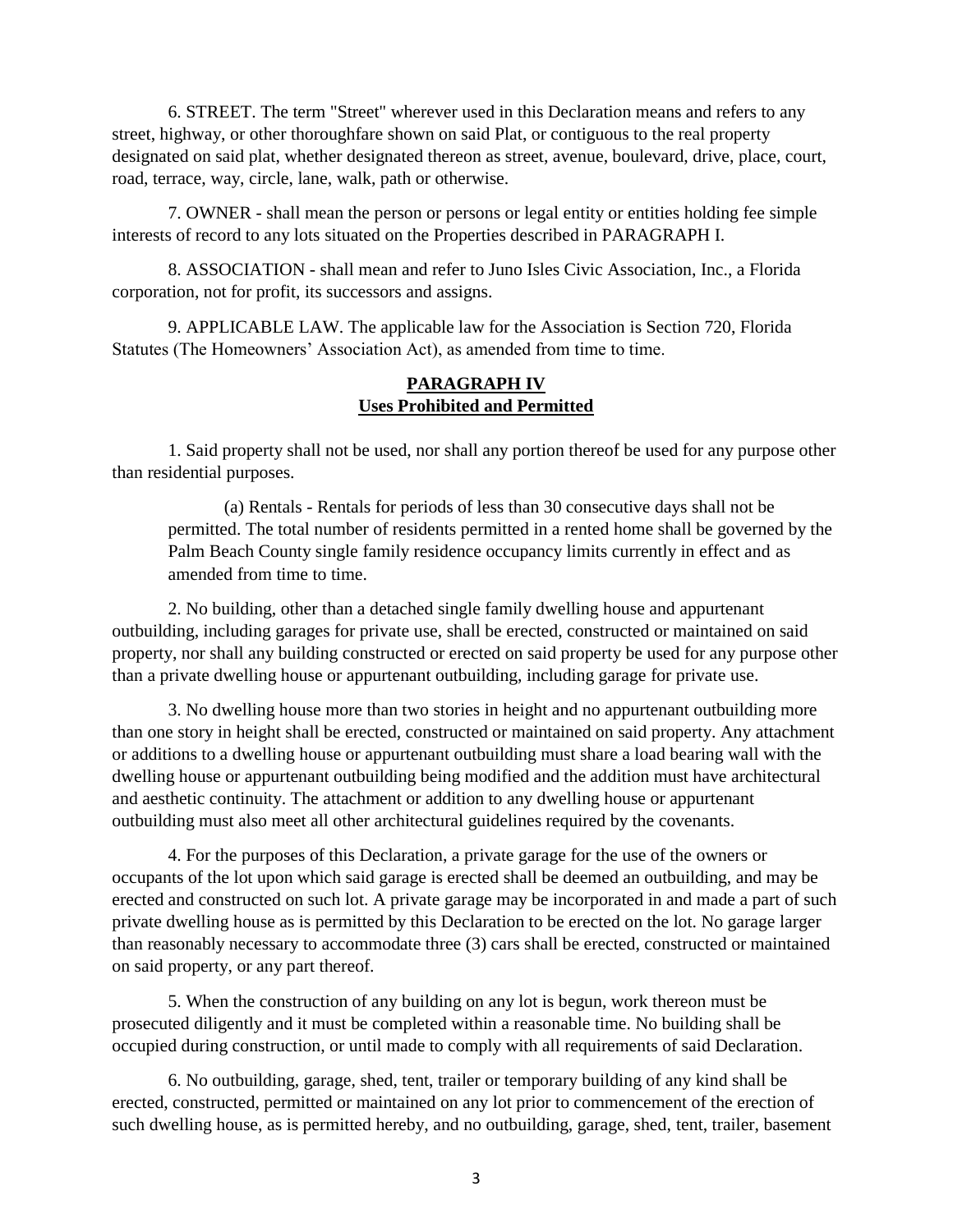or temporary building shall be used for permanent or temporary residence purposes, provided, however, that this paragraph shall not be deemed to prevent the use of a temporary construction shed during the period of actual construction of any structure on said property nor the use of adequate sanitary toilet facilities for workmen which shall be provided during such construction.

7. No business of any kind whatsoever shall be erected, maintained, operated, carried on, permitted or conducted on said property, or any part thereof, which creates an annoyance or nuisance. A business shall be deemed to create an annoyance or nuisance if the Board of Directors determines that it generates an excessive amount of noise, odor, fumes, pedestrian or vehicular traffic, or creates any other unreasonable interference with the rights of residents within the community. In addition, it is the obligation of an owner to ensure that any commercial activity occurring on or within his or her property shall be in compliance with all governmental requirements, including, but not limited to, obtaining any required license(s). Notwithstanding and without limiting the generality of the foregoing, no store, market, shop, mercantile establishment, trading or amusement establishment, quarry, pit, undertaking establishment, crematory, cemetery, radio tower, auto camp, trailer camp or haven, hospital, public baths, school, kindergarten, or nursery school, sanitarium, asylum, or institution, and no noxious, dangerous or offensive thing, activity or nuisance shall be erected, maintained, operated, carried on, permitted or conducted on said property, or any part thereof, nor shall anything be done thereon which may be, or become, an annoyance or nuisance to the neighborhood.

8. No animals, birds or fowl, including but not limited to hogs, cattle, cows, goats, sheep, rabbits, hares, dogs, cats, pigeons, pheasants, game birds, game fowl, or poultry (except as hereinafter permitted) shall be kept or maintained on any part of said property.

9. Dogs, cats, and pet birds confined in cages, may be kept on any lot in reasonable numbers as pets for the pleasure and use of the occupants of said lot, but not for any commercial use or purpose. In no event shall any roosters, guinea hens or other noisy fowl be kept for any purpose on any lot.

10. No stable, livery stable, or riding academy shall be erected, conducted, carried on, kept, permitted or maintained, nor shall any horses, ponies, donkeys or burros, be kept upon any part of said real property.

11. No trailers of any nature shall be kept or stored on any lot, except as provided herein. No boats and/or boat trailers and/or vehicles described in Section 13 herein below shall be placed, parked or stored where they can be viewed unobstructed from the streets of Juno Isles. Boats, and/or boat trailers and/or vehicles described in Section 13 herein below shall be stored on the side of a dwelling within the applicable side yard setbacks of the lot and between the front and rear building lines of the dwelling. The area where boats and/or boat trailers and/or vehicles described in Section 13 herein below may be stored or located shall be enclosed with fencing or shrubbery so as to be hidden from view. Structural Fences shall be 6 feet or less in height and natural fence barriers shall not exceed 8 feet. Furthermore, such storage area for boats and/or boat trailers and/or vehicles described in Section 13 herein below shall be located such that the storage area is to the rear of the front face of any single family dwelling or garage.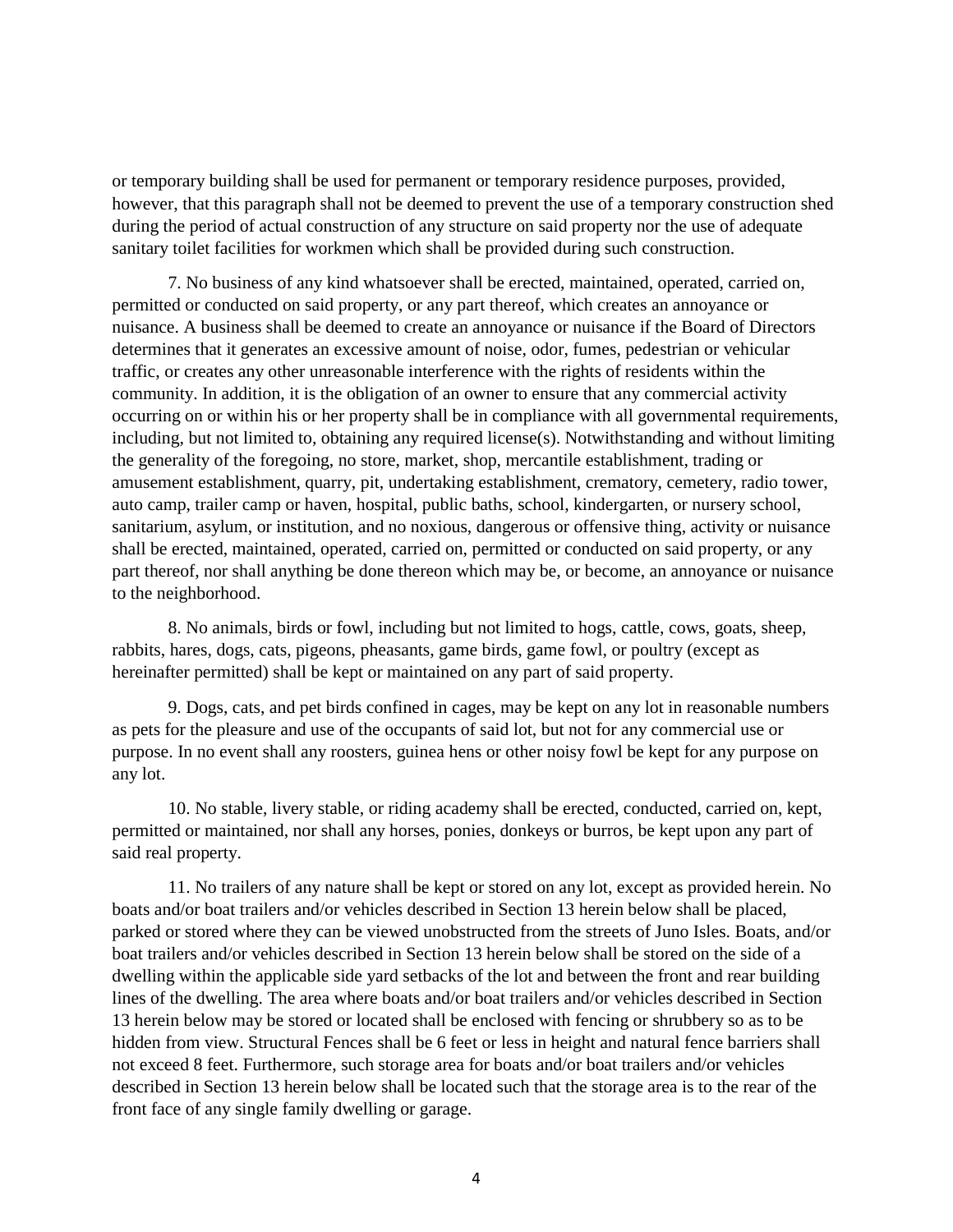12. No individual water supply system shall be permitted on any lot except solely for irrigation purposes or other non-domestic use. This provision shall be suspended and shall not be enforceable in any period or periods of time during which the central water supply system is not being operated to the satisfaction of the State Board of Health and/or in accordance with the terms and the intent of the Trust Deed, if any, governing its operation.

13. Vehicles and Parking.

1. Except as allowed in Section two (2) below, no truck; van; boat; recreational vehicle; motor home; camper; trailer; bus; all terrain vehicle or off-road vehicle; motorcycle; moped; dirt bike; go cart; three wheel motorized vehicle; or any commercial vehicle of any type; and other such motor vehicles; except four-wheel passenger automobiles; shall be placed, parked or stored upon the driveways within Juno Isles. The motorized vehicles described hereinabove may however be parked or stored in an area as provided for in Section 11. above.

(a) The total number of cars, and other vehicles permitted elsewhere herein, regularly parked on each lot shall not exceed the lesser of the number allowed by Palm Beach County ULDC currently in effect and as amended from time to time or that can be parked in the garage and on the driveway. Cars may not be parked on front lawns. Residents are advised that the street, swale and sidewalk are County property and, as such, are governed by State and County parking regulations. Residents are further advised that blocking the sidewalk, even in your own driveway, is a ticketable offense under both Florida State statute and Palm Beach County ordinance.

2. Exceptions to (1) above.

The following vehicles shall not be subject to the parking restrictions contained in Subsection (1) above, and shall be entitled to park subject to restrictions contained in Subsections (a) through (e) below:

a. Vehicles, regardless of classification, necessary for the maintenance, care or protection of properties, during regular business hours, and only for the time period during which the maintenance, care or protection is being provided.

b. Service and delivery vehicles, regardless of classification, during regular business hours and only for that period of time to render the service of delivery in question.

c. Official emergency or police vehicles, regardless of classification.

d. Sport utility vehicles, pickup trucks, and other similar vehicles shall be permitted provided they do not exceed 22 feet and six inches in overall length and 7 feet in height (empty) and do not exceed two-axles and 4 wheels.

e. Certain vans which are permitted. Subject to that provided above, two-axle vans as defined below which do not exceed 22 feet and six inches in overall length as measured by the particular manufacturer, used solely for family or personal transportation and which is not a commercial vehicle as defined below; which contains at least two (2) rows of seating and a window on each side of the vehicle adjacent to each of the two (2) rows of 6 seating; and which is registered in the particular state as a passenger station wagon or an equivalent; shall be permitted at any time within the confines of property within the Plats of Juno Isles.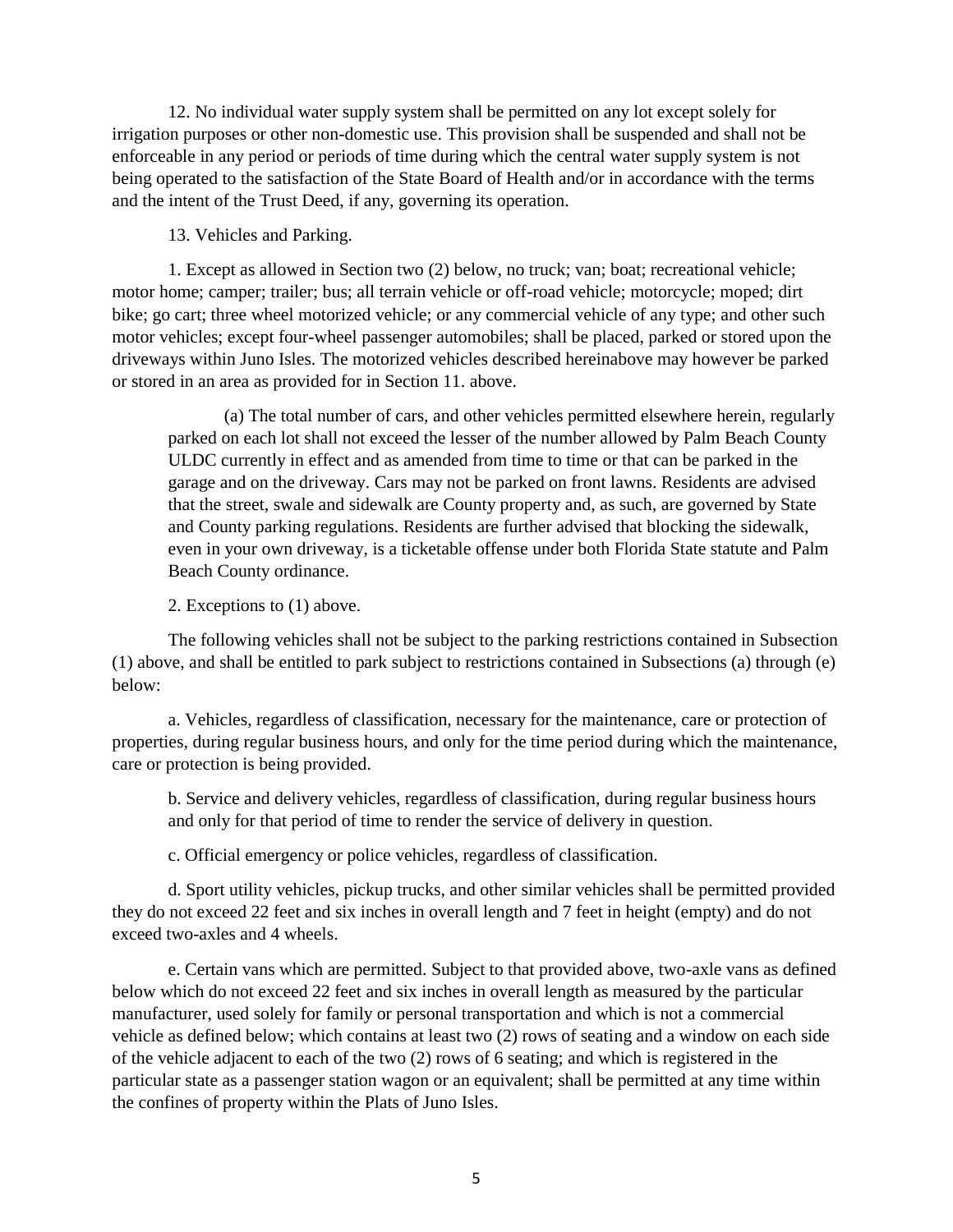3. Classifications and Definitions.

a. The most current edition of the National Automobile Dealers Association (N.A.D.A.) Official Used Car Guide shall determine the classification of whether a vehicle is in fact a sport utility vehicle, truck, or van, or whether same is a passenger automobile. If said Guide does not contain reference to a particular vehicle, then the manufacturer's classification shall control. If publication of such Guide shall be discontinued, an equivalent shall be selected by the Board of Directors to be used to determine vehicle classifications hereunder.

b. For purposes of this Paragraph, "commercial vehicles" shall mean those vehicles which are not designed and used for customary, personal/family purposes and/or any vehicle with lettering or graphics for commercial purposes. Notwithstanding the foregoing, the absence of lettering or graphics on a vehicle shall not determine whether it is a commercial vehicle.

#### 14 "PODS" and Dumpsters

"PODS", dumpsters and all similar portable storage and disposal containers may be placed in the front of a property provided that:

a) Repairs or renovation of said property are actively underway and said container is removed after a maximum of 45 days.

b) Said containers shall not be used for the storage or disposal of garbage or other debris that will attract insects or vermin

c) Homeowner properly secures or removes said container in the event of high winds or hurricane

d) Pursuant to State and County regulations, said container may not block the sidewalk.

#### **PARAGRAPH V Approval of Plans and Locations of Structures**

1. No building, outbuilding, garage, fence, wall, retaining wall, or other structure of any kind shall be erected, constructed, placed or maintained on said real property, or any part thereof, nor shall any alteration, addition, changing, repairing, remodeling, or adding the exterior thereof be made, unless prior to the commencement of any construction, excavation, or other work, two complete plans and specifications therefore, including, front, side and rear elevations and floor plans for each floor and basement, and two plot plans indicating and fixing the exact location of such structures or such altered structure on the lot, with reference to the street and side lines thereof shall have been first submitted in writing for approval, and approved in writing by an Architectural Committee whose members shall: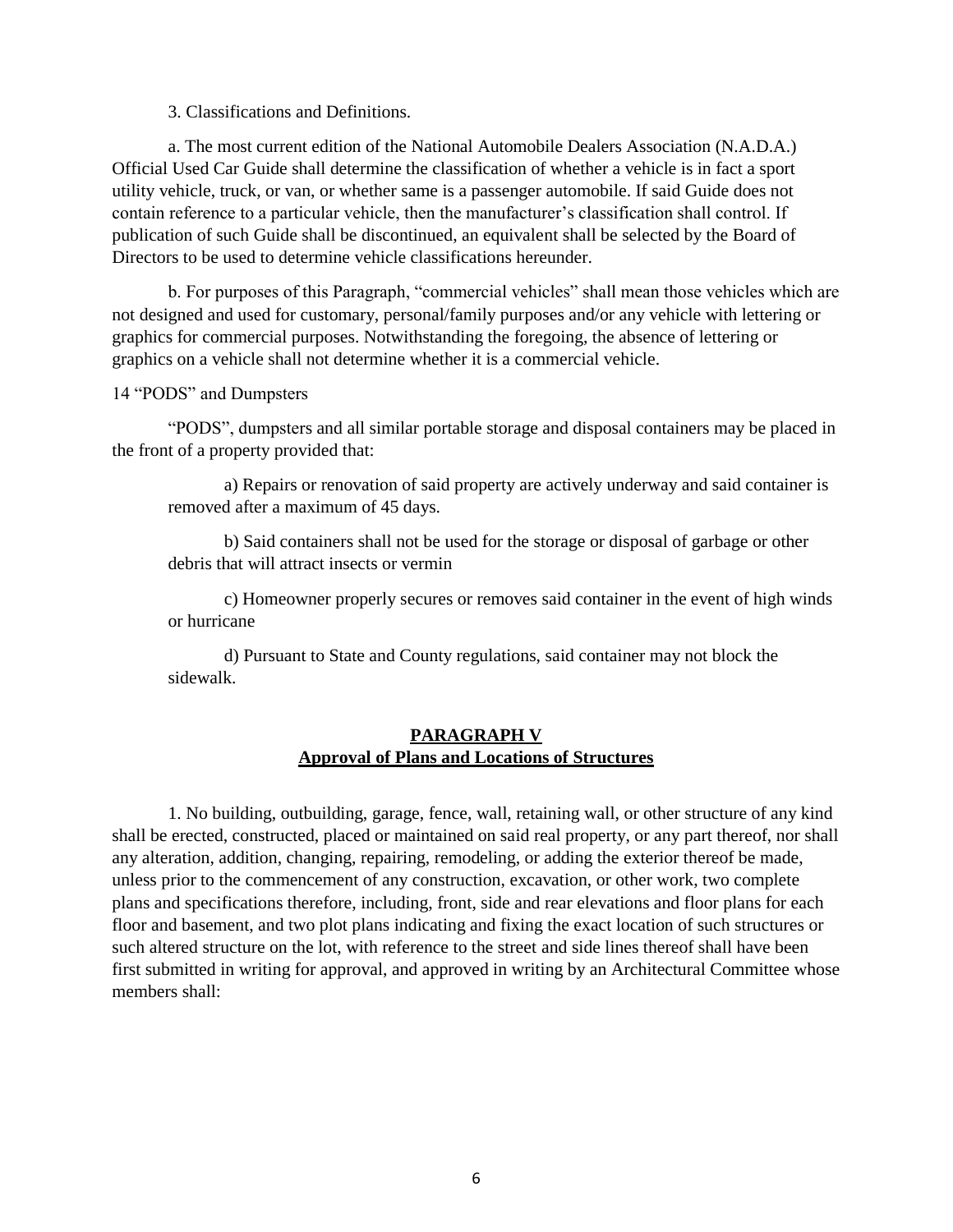A. The members of the Board of Directors of the Association shall appoint an Architectural Committee for the purposes hereinafter set forth in this section. The Architectural Committee shall consist of three (3) members.

B. Purpose of the Architectural Committee. The Architectural Committee shall provide for a systematic and uniform review of all proposed improvements and construction of any type or nature whatsoever which would require the issuance of a permit pursuant to the provisions of any code or ordinance of the applicable local government having jurisdiction within property within the Plats of Juno Isles.

In the event of the resignation of any member or should a vacancy on the Architectural Committee otherwise occur, such vacancy shall be filled within thirty (30) days of such occurrence.

All additions and/or alterations to property within the plats of Juno Isles shall meet the minimum building code and/or other property development standards of the local government having jurisdiction. In addition, all proposed additions and/or alterations to property within the plats of Juno Isles shall also be approved by the Architectural Committee.

2. Such plans and specifications shall provide for the installation of concrete sidewalks four (4) feet in width and adequate approaches or turnouts, which shall meet the minimum standards required by Palm Beach County, Florida, and as revised or amended by said County from time to time. Such installation of sidewalks and approaches or turnouts shall be completed prior to occupation of the dwelling by its occupants.

3. No roof of any dwelling or outbuilding shall have a pitch of less than 3:12, provided however, that with the prior written consent of the Architectural Committee, outbuildings, porches and not more than twenty-five percent (25%) of the total living space of the dwelling may have a pitch as approved by the Architectural Committee. All roofs shall be constructed of cement tile or, with the prior written approval of the Architectural Committee, certain stone coated metal tiles having the appearance of cement tile and a minimum 20 year transferrable warranty against rust and corrosion. Outbuildings, porches and not more that twenty-five percent (25%) of the total living space of the dwelling may have a roof of other composition as approved by the Architectural Committee.

4. Approval of plans, specifications and location of building by the Architectural Committee shall be endorsed on both sets of plans and specifications, and one set shall forthwith be returned by the Architectural Committee to the person submitting the same. An owner whose application is disapproved by the Architectural Committee shall have a right to appeal to the Board of Directors. The owner shall notify the Board of Directors of his/her appeal in writing, by certified mail, return receipt requested, within 10 days after the date of decision by the Architectural Committee. The Board of Directors shall convene a hearing on the owner's appeal not later than 30 days after receipt of owner's written notice of appeal. The Board of Directors will provide the owner with a written decision on the appeal not later than 10 days after the hearing date.

5. The approval of the Architectural Committee of plans or specifications submitted for approval, as herein specified, shall not be deemed to be a waiver by the Architectural Committee of the right to object to any of the features or elements embodied in such plans or specifications if and when the same features and elements are embodied in any subsequent plans and specifications submitted for approval for use on other lots.

6. After such plans and specifications and other data submitted have been approved by the Architectural Committee, no building, outbuilding, garage, fence, wall, retaining wall, or other structure of any kind shall be erected, constructed, placed, altered or maintained upon said property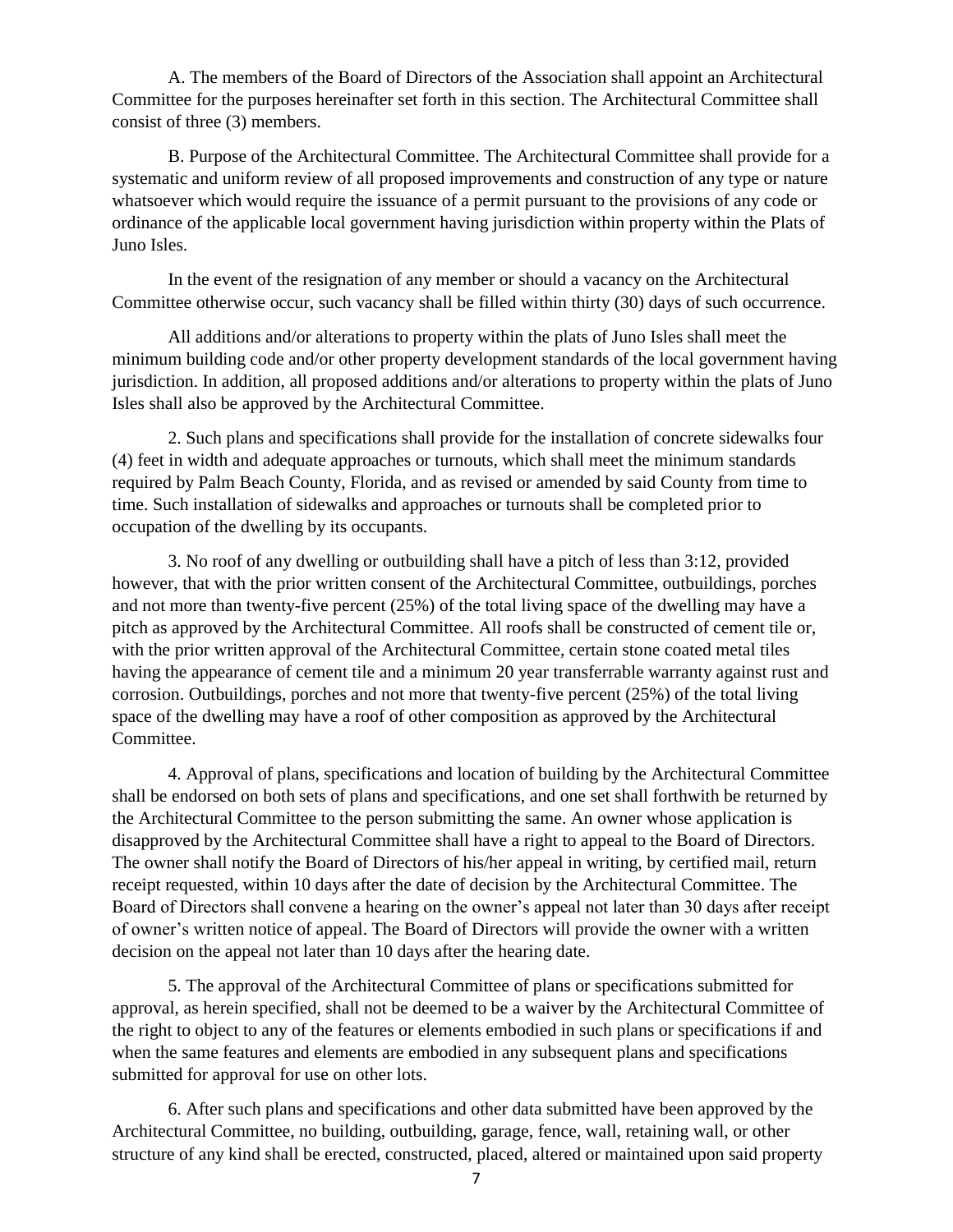unless the same shall be erected, constructed or altered in conformity with the plans and specifications, and plot plans theretofore approved by the Architectural Committee. If any building, outbuilding, garage, fence, wall, retaining wall, or other structure of any kind shall be erected, constructed, placed, altered or maintained upon said property other than in accordance with the plans and specifications and plot plans therefor, approved by the Architectural Committee, such erection, construction, placing, alteration and maintenance shall be deemed to have been undertaken without the approval of the Architectural Committee.

7. (a) After the expiration of one year from the date of completion of any structure or alteration, such structure or alteration shall be deemed to comply with all of the provisions of Paragraph V hereof unless notice to the property owners by certified mail to the contrary shall have been sent or legal proceedings shall have been instituted to enforce such compliance.

(b) In the event that the Architectural Committee shall fail, for a period of thirty (30) days to approve or disapprove any plans, specifications, or plot plans, submitted to it for approval, the same shall be deemed to have been approved.

8. Any member of the Architectural Committee may, after reasonable notice to the property owner and at any reasonable time enter and inspect any building or property subject to the jurisdiction of the Architectural Committee which is under erection, construction or alteration to assure compliance or consistency with the covenants, restrictions, reservations, servitudes or easements is occurring or has occurred.

9. The Board of Directors may grant variances to the provisions herein, provided: a) there are unique physical conditions including, but not limited to, irregularity, narrowness or shallowness of lot size or shape, and provided the hardship is due to such conditions, and not to circumstances created by the owner requesting the variance and provided the variance is not contrary to the general scheme of the community; and b) the Association gives written notice of the request to the owners of the properties adjacent to the property that is affected by the requested variance at least ten (10) days prior to the meeting at which the variance will be considered. Any variance given pursuant to this Paragraph shall be in writing and executed on behalf of the Architectural Committee and shall not in any manner operate to waive any of the terms or provisions of this Declaration for any purpose except under the specific circumstances stated in such written variance. No variance shall affect in any way the requesting party's obligation to comply with all governmental laws and regulations pertaining to any matter which is the subject of a variance, and no variance shall serve as a precedent for any future actions of the requesting party which are prohibited hereby or require the approval of the Architectural Committee hereunder or require the Architectural Committee to grant a variance to another party or with respect to a different Lot, regardless of similarity of such other matter to the circumstances under which the original variance was granted.

Notwithstanding anything stated to the contrary, the Board of Directors may charge a fee of \$200 which shall become due upon an owner requesting a variance.

10. Neither the Architectural Committee nor any member thereof, nor its duly authorized representative, shall be liable to the Association or to any Owner or any other person or entity for any loss, damage or injury arising out of or in any way connected with the performance or nonperformance of the Architectural Committee's duties hereunder. Neither the Board of Directors nor the members of the Architectural Committee or any person acting on behalf of any of them, shall be responsible for any defects in any plans or specifications, nor for any defects in any alterations or improvements constructed pursuant thereto. Each party submitting plans and specifications for approval shall be solely responsible for the sufficiency thereof and for the quality of the construction performed pursuant thereto.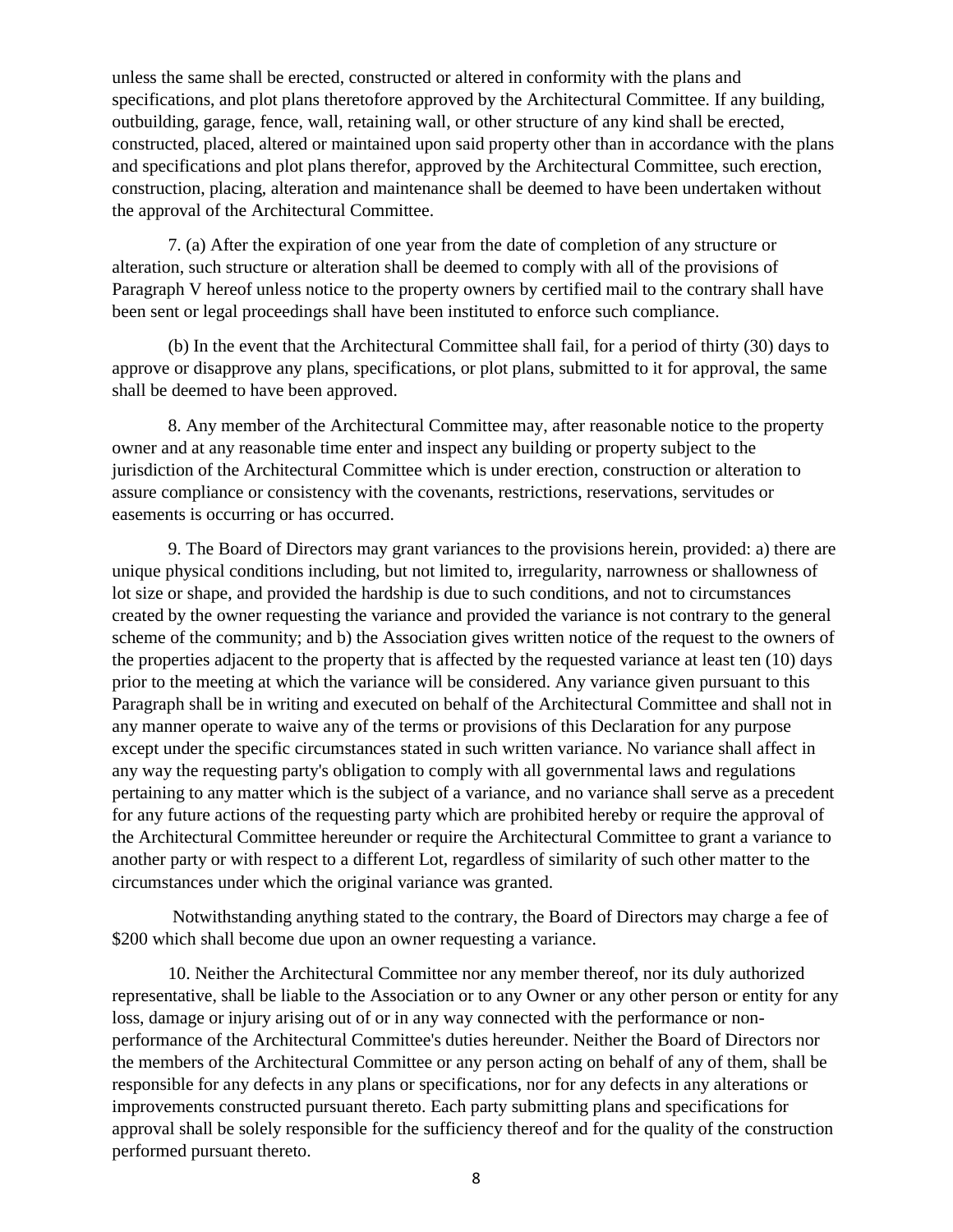### **PARAGRAPH VI Setbacks and Free Spaces of Buildings**

1. No building and no addition to any building and no structure or object shall be erected, placed or maintained nearer than thirty (30) feet to the front line of any lot contained in said subdivision.

2. In the case of corner lots, the front line shall be determined by the Board of Directors, which must base its decision on a preponderance of factors such as, but not limited to, the locations of the front door, walkway, and mailbox, the size and orientation of windows as well as the lot dimensions, the orientation of the building on its lot and the orientation of the adjacent properties.

3. No building and no addition to any building and no structure or object shall be erected, placed or maintained on any lot nearer than ten (10) feet to the side and twenty (20) feet to the back line of any lot. Screened enclosures may be erected and maintained within said side and rear setback areas provided and screened enclosures shall not be erected or maintained nearer than five (5') feet to the side or back line of any lot.

4. Swimming pools, the highest projection of which shall not exceed two (2') feet, outdoor fireplaces not to exceed six (6') in height, detached garages not more than one (1) story in height, and tiki huts, chickees, gazebos, and similar detached structures as defined in Sub-Paragraph 5 may be erected and maintained within said rear setback area provided such swimming pools, outdoor fireplaces, detached garages, and tiki huts, chickees, gazebos, and similar detached structures shall not be erected and maintained nearer than seven and one-half  $(7-1/2)$  feet to the rear line of any such lot.

5. Notwithstanding any provision in the Declaration to the contrary, tiki huts, chickees, gazebos, and similar detached structures as used in these covenants shall not exceed fourteen (14') feet in height, and one hundred ninety-six (196') square feet in total area. They shall have no permanent walls or screening and in the case of tiki huts and chickees shall have roofs made of palm fronds.

6. Walls and fences not to exceed six (6) feet in height, and hedges shall not be subject to the foregoing setback restrictions. All walls and fences shall first be approved in writing by the Architectural Committee prior to erection. No fence and/or wall shall extend beyond the front face of a dwelling. All fences shall have the finish side facing the adjacent property or be finished on both sides.

7. Anything in this Paragraph VI to the contrary notwithstanding, in the event one lot, or a portion thereof, and the whole or a portion of a contiguous lot, all in one ownership shall be used as one building site for one structure and its appurtenant outbuildings permitted by this Declaration, then while so owned and used, the side lines and the rear line of such site shall, for the purposes of this Paragraph VI, be deemed to be the side lot line and the rear lot line of such site.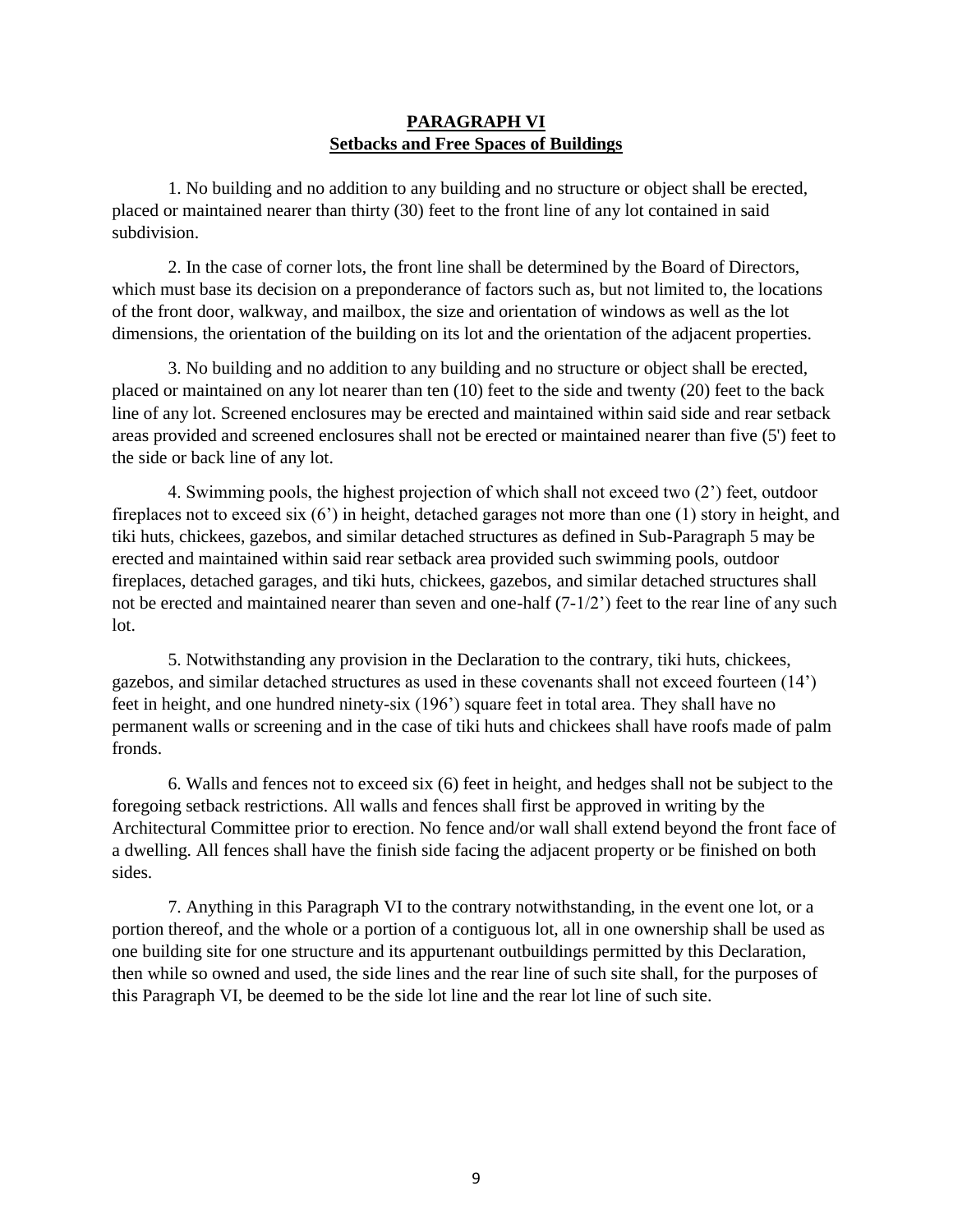# **PARAGRAPH VII Area Improvements and Construction Materials, Offsite Parking**

1. No single family dwelling house having a ground floor square foot area (exclusive of porches, terraces, porticoes and patios) of less than one thousand four hundred (1,400') square feet shall be erected, constructed or maintained upon any of the lots in said subdivision.

2. When a single garage is attached to the dwelling house, the required ground floor area may be reduced by one hundred (100') square feet.

3. When a double garage is attached to a dwelling house erected on said property, the required ground floor area may be reduced by one hundred fifty (150') square feet.

4. Unless and until written authorization shall be obtained from the Architectural Committee, no residence building, outbuilding , garage or other structure shall be constructed of any material except new material. No previously constructed structure shall be moved to said premises from another location.

5. No dwelling house shall be erected without providing a parking space consisting of a durable surfaced area, enclosed in the dwelling house, in an enclosed outbuilding, or enclosed garage sufficient in size to store one (1) standard automobile, exclusive of a surfaced driveway connecting the parking space with a street and permitting ingress and egress of an automobile.

# **PARAGRAPH VIII Lots**

No more than one dwelling lot shall be erected, constructed or maintained upon any one lot or upon any building site consisting of one or more lots, all of one lot and part of another or of contiguous parts of two lots which will form an integral lot of land suitable for use as a building site for a dwelling. No building site shall consist of less land than is contained in one of the lots in the block in which such site is located. No resubdivision shall be permitted except as aforesaid.

### **PARAGRAPH IX Maintenance of Property**

1. Each owner shall maintain the exterior of his/her dwelling, its appurtenances, and landscaping associated therewith, including, but not limited to, grass, trees, shrubs, hedges, bushes, fences, walls, garages, driveways, swales and canals. All grass landscaping shall be neatly trimmed on a regular basis. Furthermore, each owner shall maintain and remove garbage, debris, or abandoned boats or other items from canals which are immediately adjacent to their lots.

2. All trash containers and contents thereof shall be stored in an area not visible from the streets.

3. No lot shall be used as a dumping ground for rubbish, trash, garbage, and debris, including, but not limited to, equipment, building materials or vehicle parts.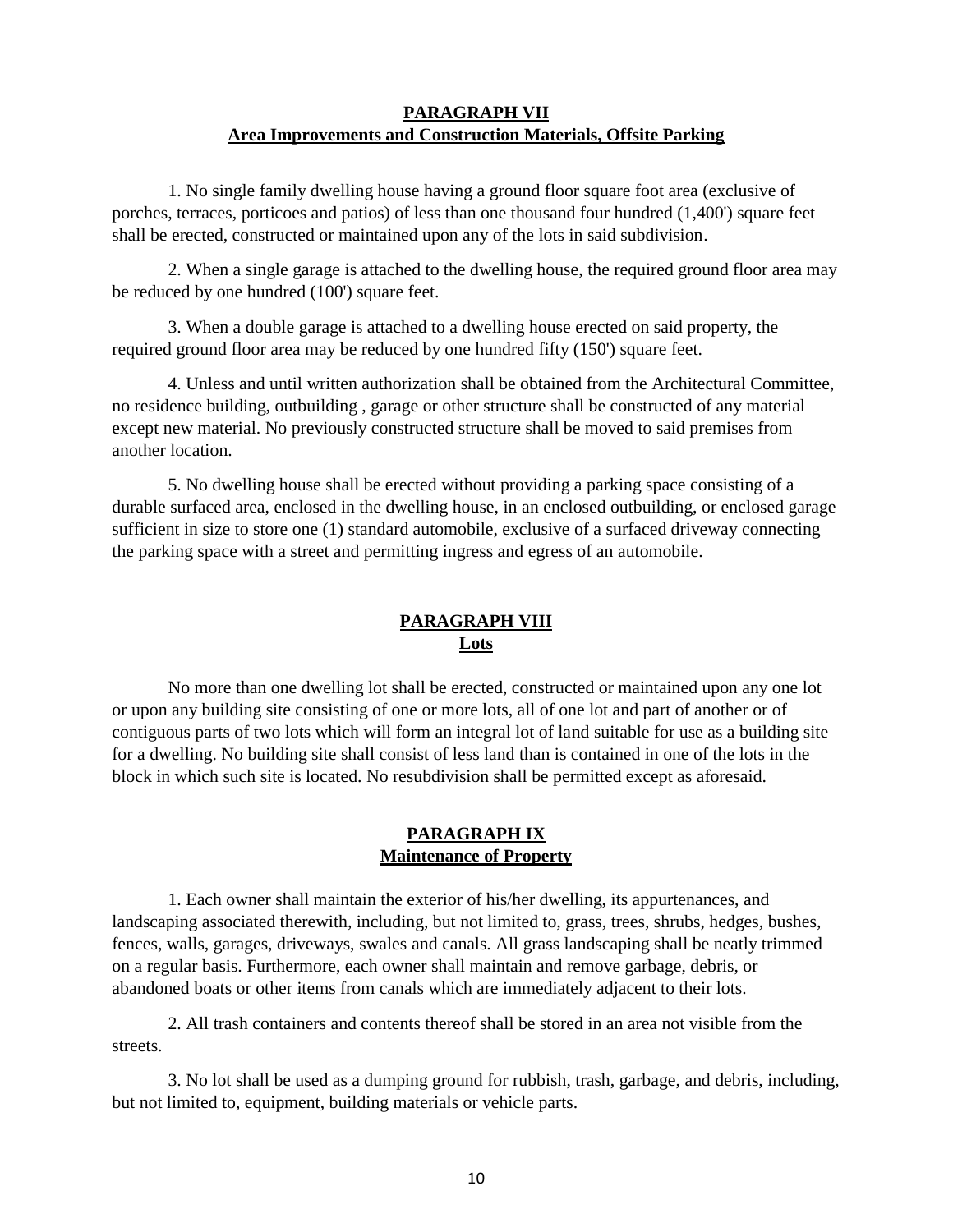#### **PARAGRAPH X Streets, Easements, Reservations, Rights of Way, and Additional Restrictions**

1. No title to any land in any street is intended to be conveyed, or shall be conveyed to the grantee under any deed, or to the purchaser under any contract of purchase, unless expressly so provided in such deed or contract of purchase.

2. No dwelling house, garage, outbuilding, or other structure of any kind shall be built, erected, or maintained upon any easements, reservations or rights of way, and easements, reservations or rights of way shall, at all times, be open and accessible to public and quasi-public utility corporations, and other persons erecting, constructing or servicing such utilities and quasipublic utilities, and to Association, its successors and assigns, all of whom shall have the right of ingress and egress thereto, and therefrom, and the right and privilege of doing whatever may be necessary in, under and upon said locations for the carrying out of any of the purposes for which said easements, reservations and rights of way are reserved, or may hereafter be reserved.

# **PARAGRAPH XI Signs**

Except for those signs specifically permitted below, no signs or other advertising device of any character shall be erected, posted, pasted, displayed or permitted upon or about any part of such property.

The following signs are permitted: One sign of not more than five (5) square feet in area, advertising the property for sale or rent and signs used by a builder to advertise the property during construction and sales period, provided however, that any such builder's sign shall be subject to approval by the Architectural Committee. Signs supporting or opposing political candidates, referenda, proposals or amendments in any local, state or national election provided they are posted no earlier than 60 days prior to the election during which the candidates, referenda, proposals or amendments will be voted upon and removed no later than 10 days following said election and that they are not so numerous in number or placed in locations so as to create impediments to pedestrian or vehicular traffic or create any other public safety hazard. No signs, even of the type permitted herein, shall be allowed if they contain foul or offensive language or images or in any other way violate community standards of decency.

## **PARAGRAPH XII Scope, Duration of Covenants, Restrictions, Reservations, Servitudes and Easements**

1. All of the covenants, restrictions, reservations, servitudes and easements set forth in this Declaration are imposed upon said property for the direct benefit thereof and of the owners thereof as a part of the general plan of development, improvement, building, equipment and maintenance of said property. Each property owner within the plats of Juno Isles accepts the same subject to the covenants, restrictions, reservations, servitudes and easements set forth in this Declaration, and agrees to be bound by each such covenant, restriction, reservation, servitude and easement. Said covenants, restrictions, reservations, servitudes and easements shall run with the land and continue to be in full force and effect until and unless amended.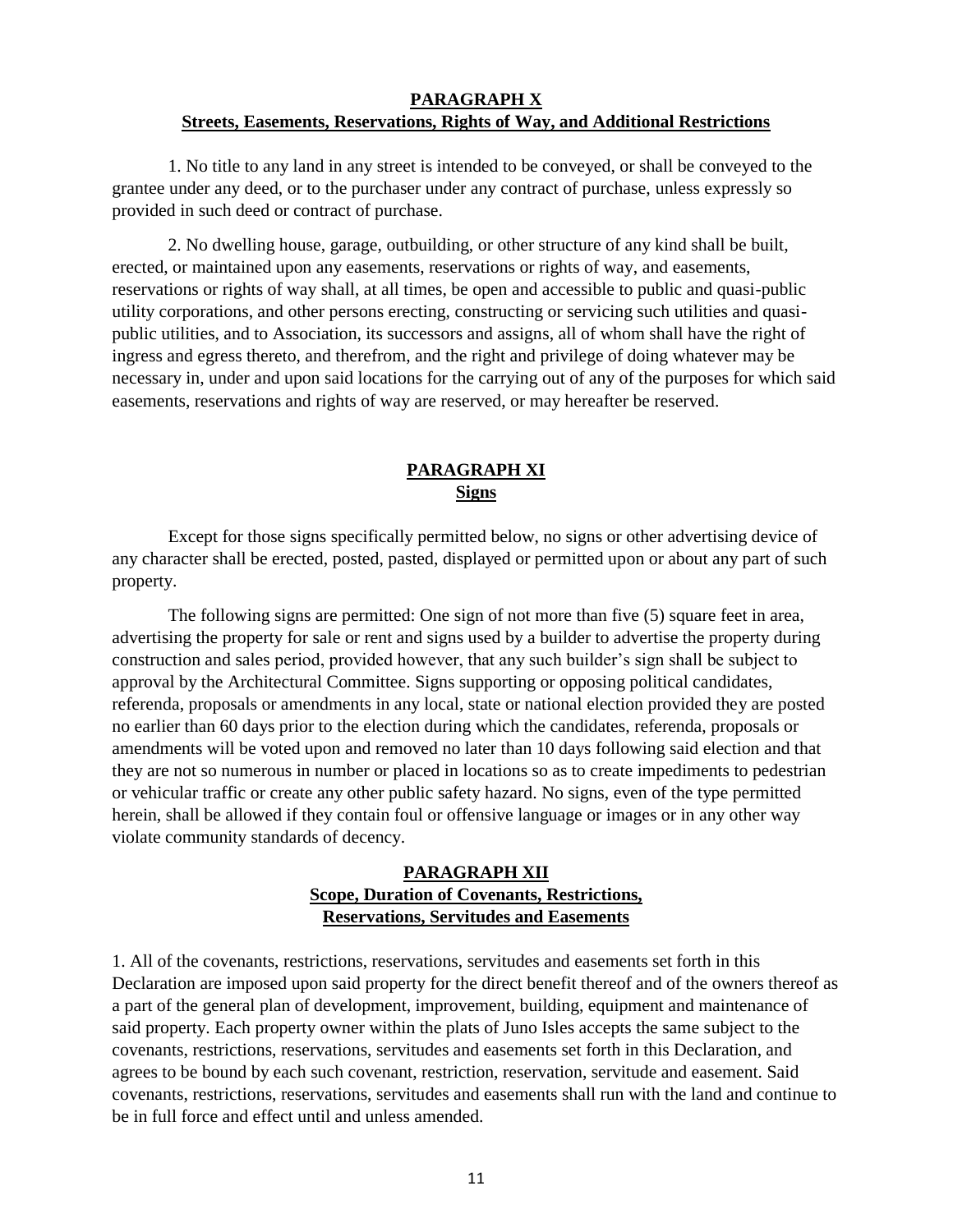2. Damages are hereby declared not to be adequate compensation for any breach of the covenants, restrictions, reservations, servitudes, or easements of this Declaration, but such breach and the continuance thereof may be enjoined, abated and remedied by appropriate proceedings by the Association, the Architectural Committee, or by an owner of any lot in said property.

## **PARAGRAPH XIII Modification and Annulment of Covenants, Restrictions, Reservations and Servitudes**

Any of the covenants, restrictions, reservations, and servitudes and easements contained in this Declaration, may be annulled, waived, changed, or modified by amendment to this Declaration upon the proposal of the Board of Directors, or individual property owners may propose an amendment provided the proposed amendment is supported by at least 20 other property owners as evidenced by a petition, in writing, signed and submitted to the Board of Directors prior to the first regularly scheduled meeting of the Board of Directors in August of any year. The Board shall mail a copy of any such proposed changes and any comments of the Board of Directors to all property owners prior to October 1 and thereafter such proposed changes shall be voted on at the annual meetings of the Association in November. The proposed amendment shall be effective if a majority of the owners who are present in person or by proxy at the annual meeting in November vote to adopt the proposed amendment. Thereafter, the amendment shall be recorded in the Official Records Book of Palm Beach County, Florida.

# **PARAGRAPH XIV Subordination of Covenants, Restrictions, Reservations, Servitudes and Easements**

All of the covenants, restrictions, reservations, servitudes and easements set forth in this Declaration shall be subject to and subordinate to any recorded mortgage or deed of trust in good faith and for value at any time heretofore or hereafter executed covering any part of said property, and the breach of any such covenants, restrictions, reservations, servitudes and easements shall not defeat the lien or encumbrance of any such mortgage or deed of trust; provided, however, the purchaser at any foreclosure sale under any such mortgage or deed of trust, his or its successors and assigns, shall take and thereafter hold the title subject to all of the covenants, restrictions, reservations, servitudes and easements set forth in this Declaration.

# **PARAGRAPH XV Violation of Covenants, Restrictions, Reservations, Servitudes and Easements**

A breach of violation of any of the covenants, restrictions, reservations, servitudes and easements shall give to the Association and to the Architectural Committee, jointly and severally, the right to immediate entry upon the property upon which such violation exists, and summarily to abate and remove, at the expense of the owner thereof, any erection, structure, building, thing or condition that may be or exist thereon contrary to this Declaration, and to the true intent and meaning of the provisions hereof. The result of every act of omission or commission or the violation of any covenant, restriction, reservation, servitude and easement hereof, whether such covenant, restriction, reservation, servitude and easement is violated in whole or in part, is hereby declared to be and to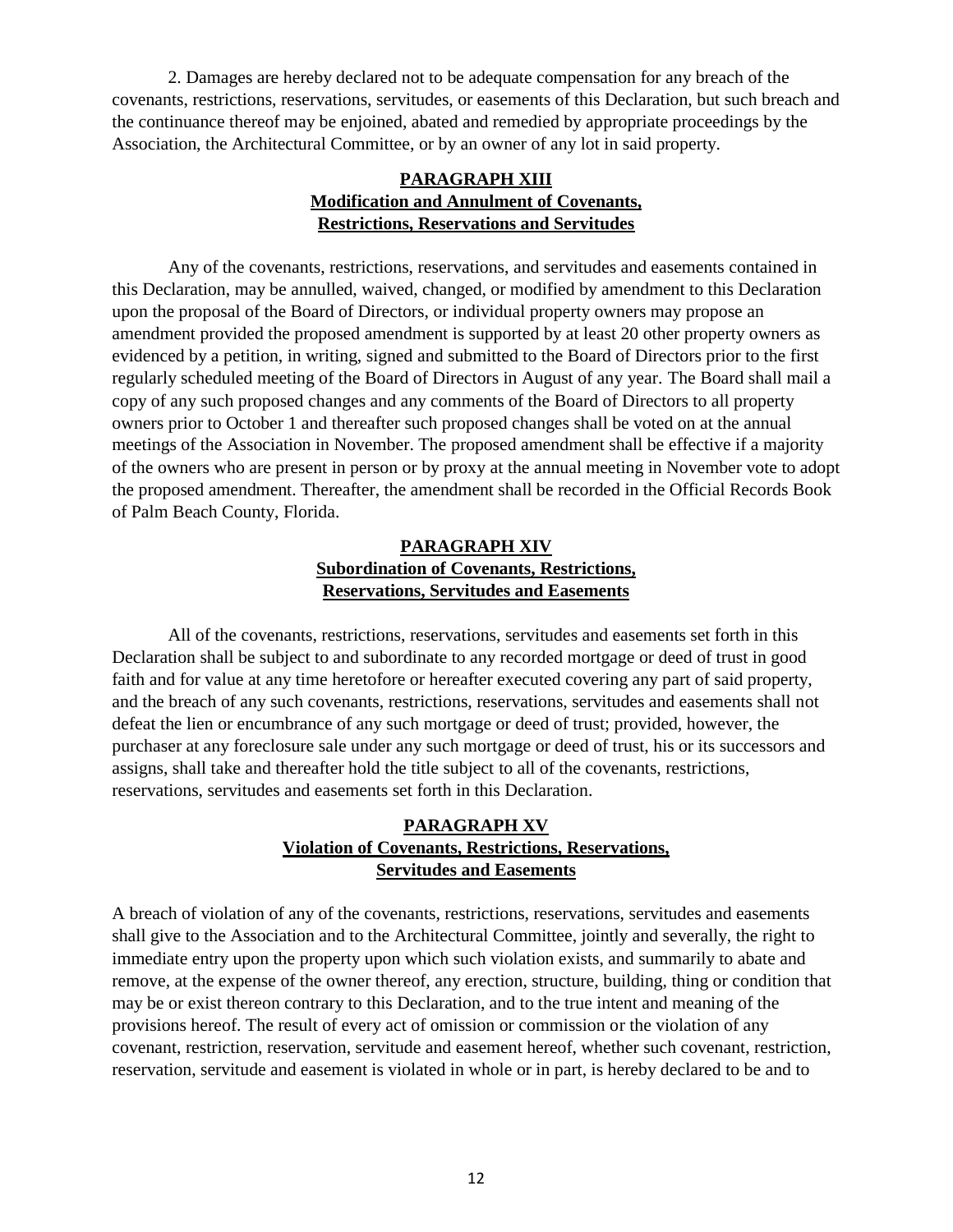constitute a nuisance, and every remedy allowed by law or equity against a nuisance, either public or private, shall be applicable against any such owner of any lot, and may be prohibited and enjoined by injunction. Such remedy shall be deemed cumulative and not exclusive. Where an action, suit or other judicial proceeding is instituted or brought to the enforcement of these covenants, restrictions, reservations, servitudes and easements, the losing party in such litigation shall pay all expenses, including a reasonable attorney's fee, incurred by the other party in such legal proceeding.

# **PARAGRAPH XVI Right to Enforce**

The provisions contained in this Declaration shall bind and inure to the benefit of and be enforceable by the Association, the Architectural Committee, or by the owner or owners of any portion of said property, their and each of their legal representatives, heirs, successors and assigns, and failure by Association, the Architectural Committee, or by the owner or owners of any portion of said property or their legal representatives, heirs, successors or assigns, to enforce any of such covenants, restrictions, reservations, servitudes and easements herein contained shall, in no event, be deemed a waiver of the right to do so thereafter, unless otherwise herein provided. In the event the Association finds it necessary to retain an attorney to enforce these covenants, the Association may recover its attorney fees incurred by it in enforcing its covenants, including the fees and costs of litigation.

#### **PARAGRAPH XVII Assignment of Powers**

Any and all rights and powers and reservations of the Declarant herein contained may be deeded, conveyed or assigned to another corporation, co-partnership or individual and upon such corporation, co-partnership or individual evidencing its consent in writing to accept such assignment and to assume such duties and powers, it shall, to the extent of such deed, conveyance or assignment, have the same rights and powers, and be subject to the same obligations and duties as are given to and assumed by Declarant herein and thereupon Declarant shall be relieved of the performance of any further duty or obligation hereunder to the extent of such deed, conveyance or assignment.

In the event Declarant shall convey all of its right, title and interest in and to the real property described in Paragraph I hereof and shall assign all of its rights, powers and privileges under this Declaration to another corporation, co-partnership or individual and such assignee should, by instrument in writing duly executed, acknowledged and recorded in the office of the Clerk of the Circuit Court of Palm Beach County, Florida, accept such conveyance and assume and agree to be bound by each and all of the obligations and duties hereby imposed upon the Declarant, then and in that event Declarant shall be relieved of the performance of any further duties or obligations hereunder and such other corporation, co-partnership or individual shall succeed to all of the rights, powers, reservations, obligations and duties as though such other party had originally been named as Declarant instead of Declarant.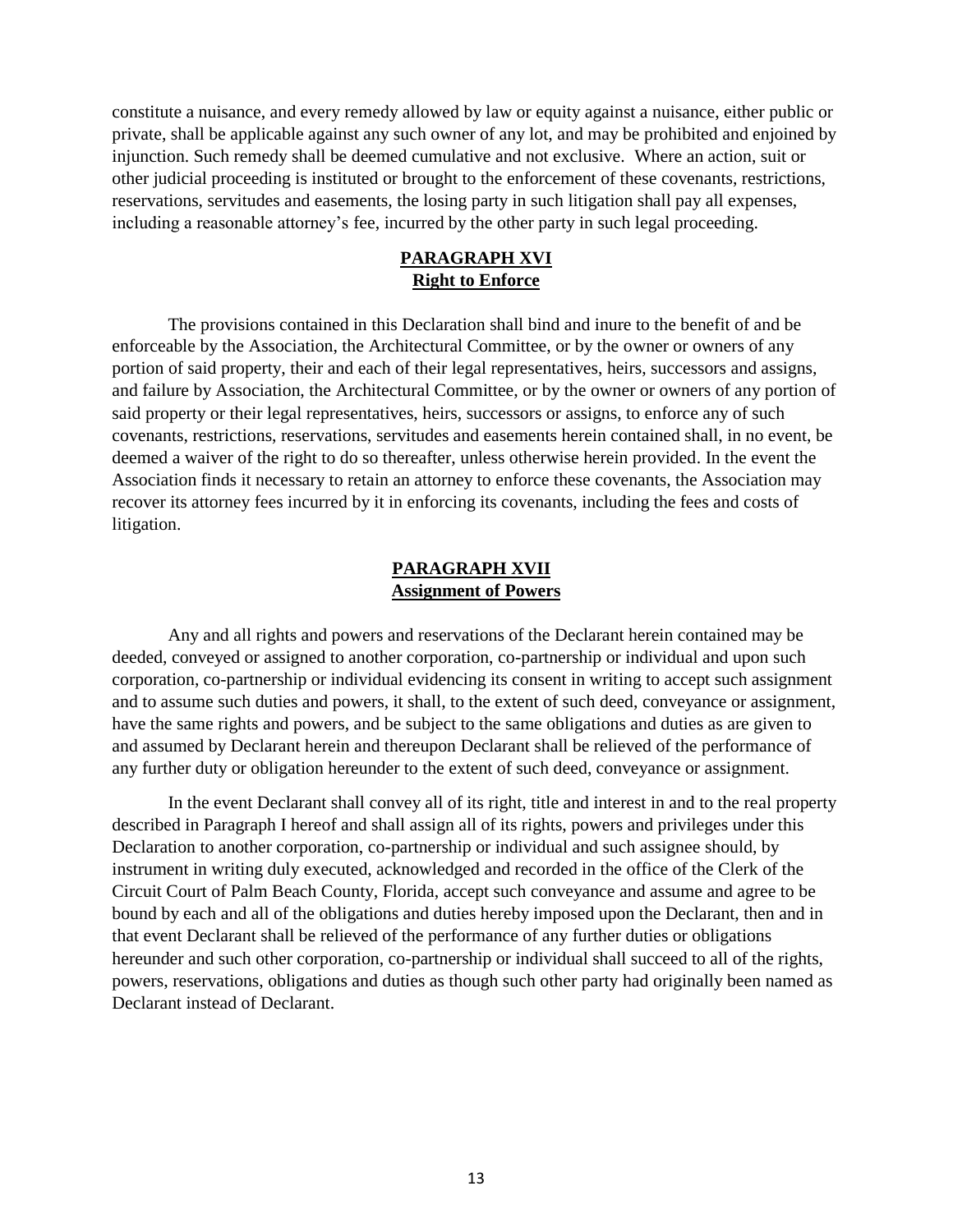### **PARAGRAPH XVIII Marginal Notes and Headings of Paragraphs**

The marginal notes and headings as to the contents of particular paragraphs are inserted only as a matter of convenience and for reference, and in no way are, or are they intended to be, a part of this Declaration, or in any way define, limit or describe the scope or intent of that particular section or paragraph to which they refer.

#### **PARAGRAPH XIX The Various Parts of this Declaration are Severable**

In the event of any clause, subdivision, term, provision or part of this Declaration being adjudicated by final judgment of any court of competent jurisdiction to be invalid or unenforceable, then disregarding the paragraph, subdivision, term , provision or part of this Declaration as adjudicated to be invalid or unenforceable, the remainder of this Declaration, and each and all of its terms and provisions not so adjudicated to be invalid or unenforceable shall remain in full force and effect, and each and all of the paragraphs, subdivision, terms, provisions or parts of this Declaration are hereby declared to be severable and independent of each other.

## **PARAGRAPH XX Membership in the Association**

1. General. A person or entity shall become a member of the Association by having or acquiring fee simple ownership to any lot with property which is within the plats of Juno Isles. The membership shall continue until such time as the member transfers or conveys of record his interest, or his interest is transferred and conveyed by operation of law, at which time his membership with respect to the lot conveyed is also conveyed. The memberships shall be appurtenant to and may not be separated from ownership of a lot which is subject to this Declaration.

2. Assessments. The Association, through it Board of Directors, shall have the power and authority to make and collect assessments as hereinafter set forth.

1. General Assessments. General assessments shall be made annually for the purpose of maintenance and management of the Association. Expenses referred to herein as being included within the scope of general assessments shall include, but not be limited to, the cost and expense of: operation, maintenance and management of the Association; public liability insurance; legal and accounting fees; management fees; normal repairs and replacements; cleaning services; expenses and liabilities incurred by the Association in the enforcement of its rights and duties against members or others; and all other expenses deemed by the Directors of the Association to be necessary and proper. The Association shall annually estimate the expenses it expects to incur and may assess its members sufficient monies to meet this estimate. All notices of assessments from the Association to the members shall designate when they are due and payable. All general assessments shall be at a uniform rate for each lot, assessed equally against the members of the Association. The Association shall be restricted to assessing an assessment of no more than \$60 per lot per year for the first five years following adoption of this amendment.1 Thereafter, the assessment shall not be increased more than \$20 per year without the affirmative vote of 2/3 of the members of the Association who are present in person or by proxy at the annual meeting in November.